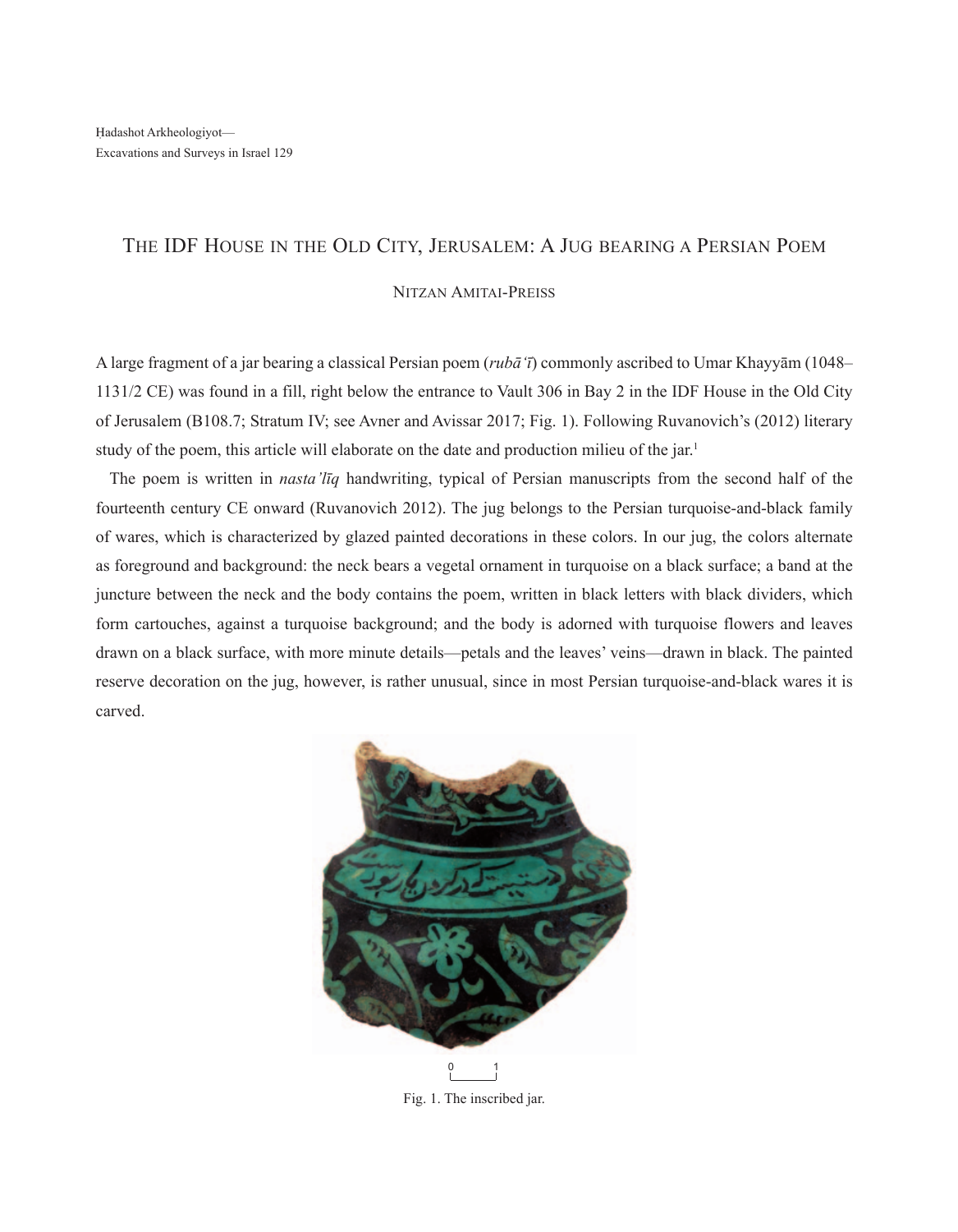Various vessels of similar ware, some decorated with black paint under a colorless or turquoise glaze, were produced during the twelfth–thirteenth centuries CE in the city of Kashan in central Iran (for two inscriptionbearing plates painted in black under turquoise, dating from AH 873 (1468/9 CE) and AH 885 (1480/1 CE), see Golombek, Mason and Bailey 1996: Pls. 50, 51, respectively). Some of these vessels exhibit Persian inscriptions, as do a cup and a jar of the same ware published by Lane (1958:45, Pl. 51). However, the handwriting in these inscriptions is usually much more cursive than the one on our jug; furthermore, these inscriptions are not bracketed, as is the case here. Arabic inscriptions are also found on jugs, jars and albarello vessels. One such jar, dated to the twelfth–thirteenth centuries CE and probably from Kashan as well, is painted in blue, turquoise and black. The inscription (الدائم العز (is the blessing "continuous strength" (Watson 2004:134).

The poem decorating the jug tells of the speaker's longing for his lover. The jug's fragment bears the fourth line of the poem, which presumably was fully inscribed on the vessel:

This jug was once a plaintive lover, like myself,

And was in pursuit of the face of a beauty;

This handle that thou seest upon its neck

Was an arm that  $\lceil \text{lay} \rceil$  around the neck of a beloved (Ruvanovich 2012).

Thus, the jug can be classified with what Taragan (2005:29, 42) dubbed 'speaking vessels': "Vessels from medieval Iran that 'tell' about themselves or their function through inscriptions, verses, or proverbs," and in rare cases through images. As Ruvanovich (2012) points out, the poem creates a wordplay, since it mentions twice the lover's neck and is located where the vessel's neck joins the body; furthermore, the speaker, a "plaintive lover", likens himself to a jug.

As pointed out by Ruvanovich (2012), the poem was "incorporated into the 'inventory' of poetic verses used by potters to decorate their vessels." Indeed, many other ceramic vessels with inscribed Persian poems are known. A love poem based on a Persian legend, in which the speaker addresses a beloved woman he dreams of, is found on a luster-painted jug dated to AH 669 (1270 CE; Lane 1958:40). Sometimes the poem is only reflected in a drawing on the vessel, as in a depiction of Prince Khusrau's discovery of the bathing Shirin found on a large dish dating from AH 607 (1210 CE). This depiction is based on a poem that was written by Nizami some thirty years prior to the date of the dish (Lane 1958:40).

Although the jug originated in Iran and the text is clearly part of the Persian culture, both its decoration technique and the incorporation of a decorative script point to Chinese influence. Beginning around 1220 CE, when both China and Iran were ruled by Mongols—the Yuans in China and the Ilkhanids in Iran, both descendants of Chinghiz Khan—the political and social bonds between the two regions grew. During this time, the art of painting was revolutionized in Iran (Golombek, Mason and Bailey 1996:1), as Chinese motifs crept into all the decorative arts, including the decoration of ceramic vessels.

Although Chinese artistic influence in Iran may go back to the thirteenth century CE, John Carswell's study of this influence on Islamic pottery leads him to date the jug to the fifteenth century CE (J. Carswell, pers. comm.).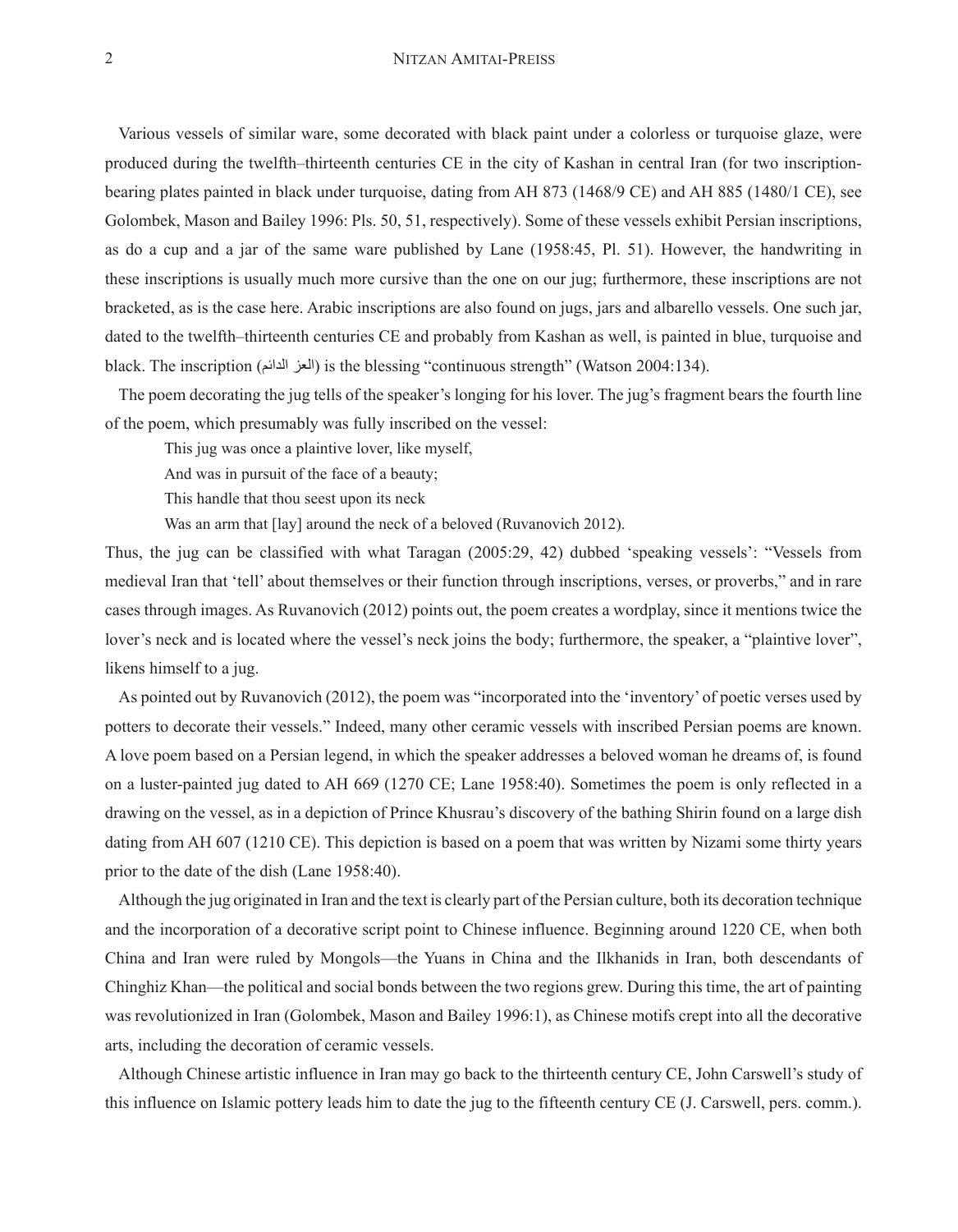This date is based on the use of cartouches in the inscription and the design of half a palmette in reserve, which decorates the jug's neck—neither of which appear prior to the fifteenth century CE. A later date is precluded, as Persian pottery in the sixteenth–seventeenth centuries CE far more resembles Chinese pottery (Golombek et al. 2014).

According to Rosalind Wade-Haddon (pers. comm.), the same date has been suggested for a vessel exhibiting a similar influence of Chinese scrolling found in the Samarkand Museum in Iran. She also reports on an exhibit at the Tabriz Museum in Iran, which offered a fourteenth or a fifteenth century CE date for the turquoise-and-black vessels. Furthermore, she points out that archaeologists, both at Tabriz and at Zanjan, in northwestern Iran, argue that this ware was favored by the Mongol and Turkish populations of Iran during these centuries. Any earlier date is rebutted, since all pottery sherds from the pre-Mongol levels (twelfth–thirteenth centuries CE) at Nishapur belonged to plain, undecorated turquoise vessels.

This jug is the only one of its kind found to date in Israel. Its provenance was no doubt Iran, but the route by which it traveled and the story of the people who purchased a jug with a love poem and brought it with them to Jerusalem will ever remain a mystery. And so, we are left to delight in Umar Khayyām's poem.

## **NOTE**

<sup>1</sup> I would like to thank Dr. Rina Avner, the excavator, for allowing me to study this rare find. My most heartfelt thanks go to Dr. Rosalind Wade-Haddon, a UK-based independent scholar, for the help she happily provided regarding the vessel, both by email, back in 2009, and in a meeting in London, in 2014, and to Prof. John Carswell, a Professorial Research Associate at the Department of History of Art and Archaeology, the School of Oriental and African Studies, London, for dating the vessel. Prof. Carswell studies Chinese porcelain in Syria and its influence on Islamic pottery, and has surveyed the Near East, the Maldive Islands and the Indian subcontinent so as to trace the maritime routes by which these vessels travelled. Last but not least, I am in debt to Rebecca Cohen-Amin of the IAA, who first identified the inscription as a classical Persian poem by Umar Khayyām, and to Dr. Julia Ruvanovich of the Department of Islamic and Middle Eastern Studies at the Hebrew University, for her literary study of the poem. The jug was photographed by Clara Amit of the IAA. Dafnah Strauss edited the article.

## **REFERENCES**

Avner R. and Avissar M. The IDF House in the Old City, Jerusalem: Ceramic and Glass Finds. *HA-ESI* 129 (June 11). http://www. hadashot-esi.org.il/Report\_Detail\_Eng.aspx?id=25217 (Accessed June 11, 2017).

Lane A. 1958. *Early Islamic Pottery*. London.

Golombek L., Mason R.S. and Bailey G.A. 1996. *Tamerlane's Tablware: A New Approach to the Chinoiserie Ceramics of Fifteenthand Sixteenth-Century Iran*. Toronto.

Golombek L., Mason R.S., Proctor P. and Reilly E. 2014. *Persian Pottery in the First Global Age: The Sixteenth and Seventeenth Centuries*. Leiden–Boston.